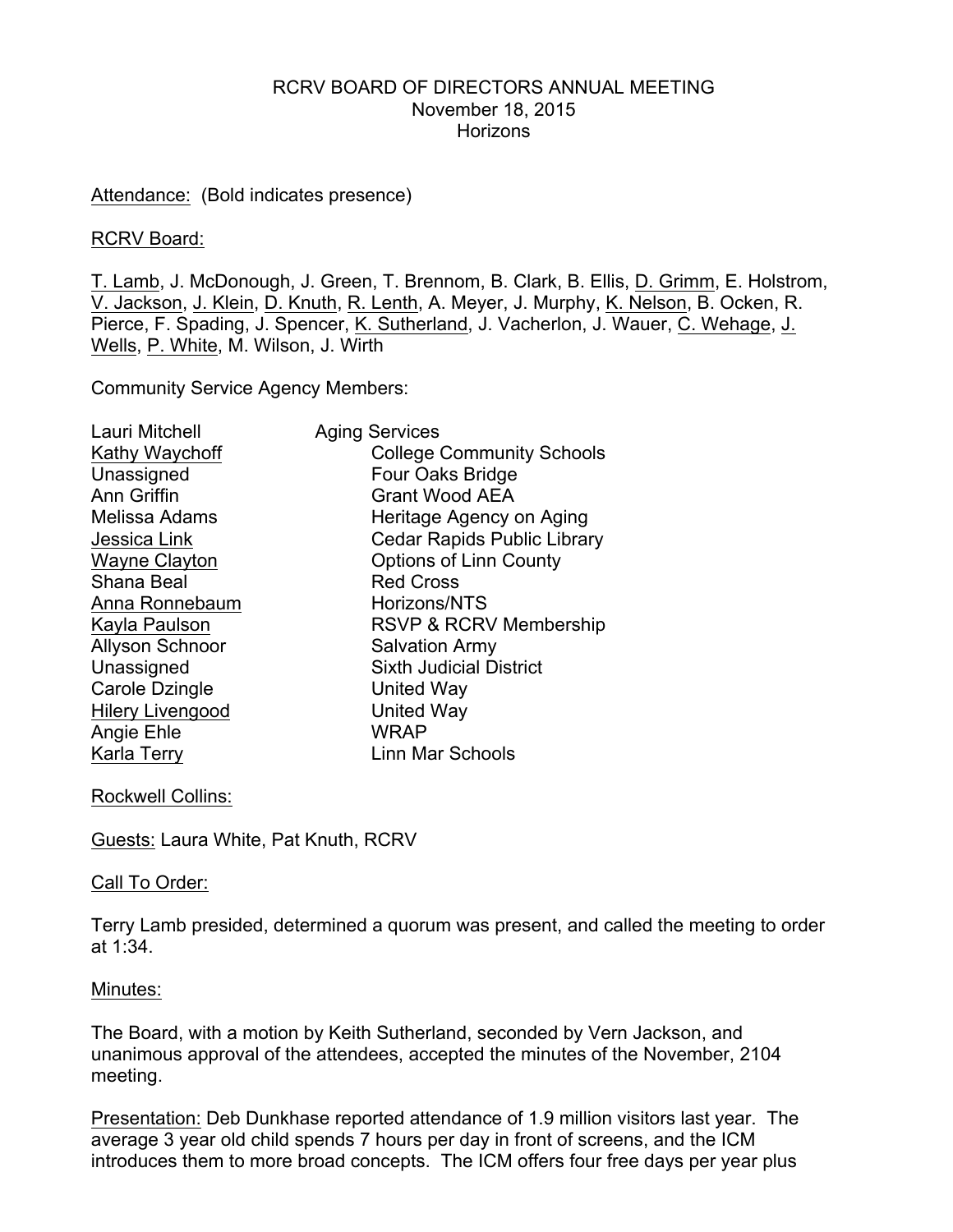## RCRV BOARD OF DIRECTORS ANNUAL MEETING

# November 18, 2015

### **Horizons**

free access to economically disadvantaged families. The museum has a budget of \$1.6 M per year and is debt free, operating in the black. 60% of funds are earned, 40% contributions. 81% of funds go to exhibits and programs. The Coral Ridge Mall provides rent free space and parking worth about \$750K per year. ICM reported on RCRV member Jack Murphy's work on the parachute and hot air balloon displays. The museum has especially strong programs in aviation, including junk airplane components, simulators and wind tunnels.

Old Business: None

### New Business:

Terry Lamb gave a final report on his term in office, and suggested finding ways to improve response to non-profit organizations. One early chore will be to define meeting locations since REACT center has closed.

The nominating committee presented the slate of new nominees. Officer candidates are Dave Knuth, Phil White and Chuck Wehage. Keith Sutherland moved, and Vern Jackson seconded a motion to approve the nomination – motion carried by acclamation.

It was noted that 486 new retirees are becoming "available" – a new opportunity for the membership committee.

The January speaker will address STEM programs.

The next grant awards will be increased to a total of \$15K. Contact Phil White with suggestions.

A motion to change the addressing and distribution of newsletters was tabled. The Communications and Data Base committees will consider this subject in the future.

#### Partner Agency Reports:

Anna Ronnebaum – Horizons – Turkey Trot 8K event in Marion coming up; Meals on Wheels busy, and more volunteer help is needed; a Santa for Seniors program is coming up for Meals.

Karla Terry – Linn Mar- No Report.

Kathy Waychoff – Prairie Shools (kwaychoff@crprairie.org) - First LEGO League starting at Prairie Point.

Jessica Link – CR Public Library – reports that the vote for funding increase has failed, library will adapt; a Community Conversation on December 9 will seek input.

Wayne Clayton – Options of Linn County – reported by email.